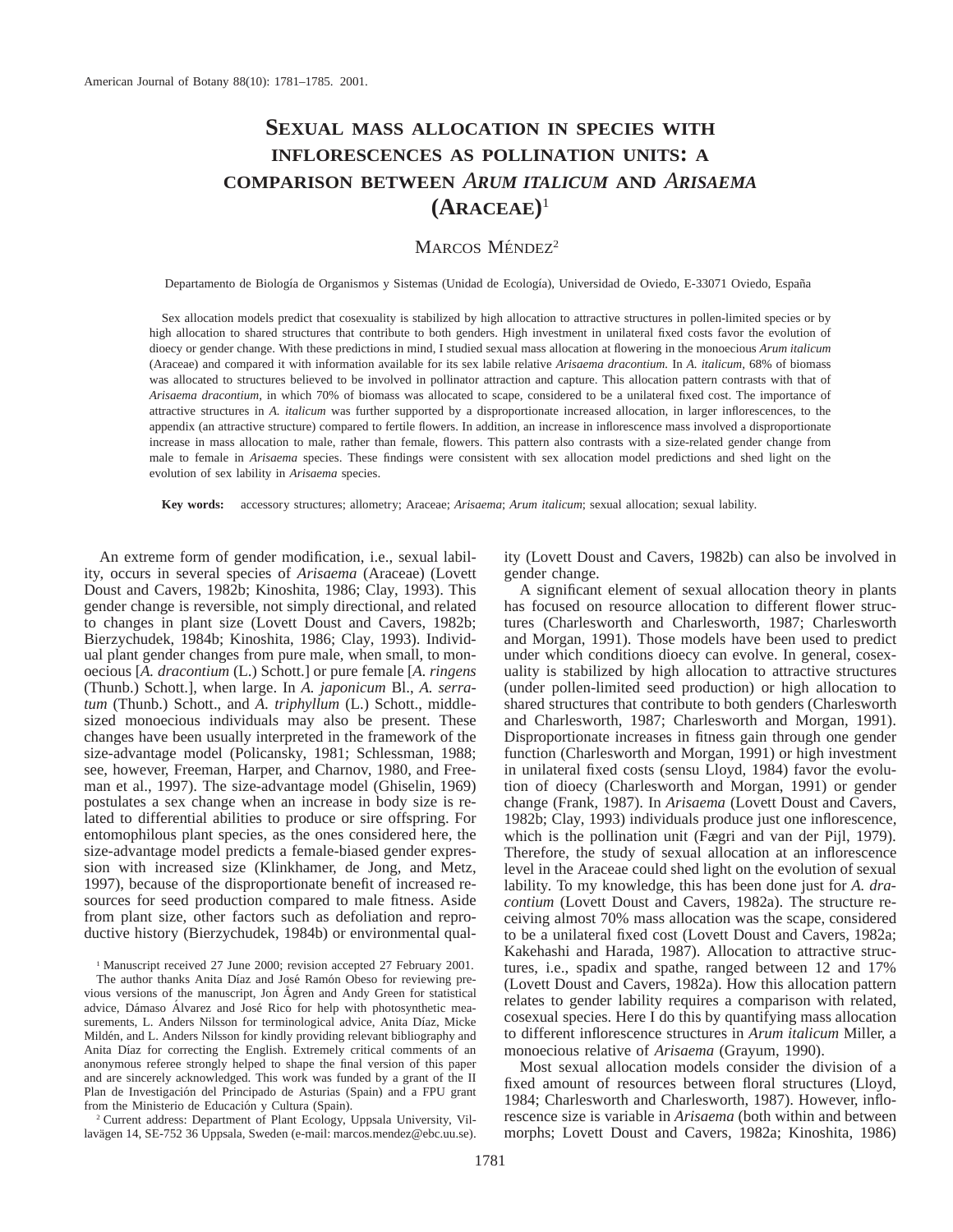

Fig. 1. An inflorescence of *Arum italicum* close to anthesis, showing the different fractions considered in the present study: (a) appendix, (b) stipe, (c) staminodes, (d) androecium, (e) pistillodes, (f) axis supporting female flowers, (g) gynoecium, (h) spathe, (i) scape. All structures are in their natural, vertical position. Fractions (f) and (i) were pooled for analysis. Arrangement of fractions corresponds to natural position in the inflorescence, excepting that the gynoecium has been detached from its supporting axis, spathe should cover all structures in the left side of the picture, and scape should hold all structures situated at its left.

and in *Arum italicum* (Méndez, 1998). This variation, partially explained by plant size (Ewing and Klein, 1982; Bierzychudek, 1984a; Méndez, 1998), has potentially important consequences. The size of the appendix, an attractive structure, is directly related to inflorescence size as is male and female flower number (Ewing and Klein, 1982; Clay, 1993; Méndez, 1998). Changes in inflorescence size can therefore affect fitness gain curves separately through each gender function. For example, the number of insects trapped in the inflorescence of *Arum italicum* increased with increasing appendix length (Méndez and Obeso, 1992). Therefore, resource-dependent gender expression could be linked to allometric variation in proportional allocation to different inflorescence fractions. In plants producing just one (*Arisaema*) or a few (*Arum*; mostly 1–3) inflorescences, this could be an important way of adjusting gender to the available resource level.

To test this possibility, I explored the variation in proportional resource allocation to different structures in *A. italicum*

TABLE 1. Mass allocation (in grams) to primary and accessory structures in inflorescences near anthesis  $(N = 20)$  of *Arum italicum*. The proposed function of each structure is indicated.

| Structure            | Function <sup>a</sup> | Mass allocation $(g)$ |           |       |
|----------------------|-----------------------|-----------------------|-----------|-------|
|                      |                       | Mean                  | <b>SD</b> | $\%$  |
| Primary structures   |                       |                       |           |       |
| Androecium           | М                     | 0.0935                | 0.0470    | 4.0   |
| Gynoecium            | F                     | 0.0859                | 0.0285    | 3.7   |
| Accessory structures |                       |                       |           |       |
| Spathe               | T. P                  | 0.81                  | 0.31      | 35.1  |
| Appendix             | А                     | 0.67                  | 0.41      | 29.0  |
| <b>Stipe</b>         | S                     | 0.0312                | 0.0132    | 1.4   |
| <b>Staminodes</b>    | T                     | 0.0365                | 0.0135    | 1.6   |
| Pistillodes          | $T$ ?                 | 0.0332                | 0.0136    | 1.4   |
| Scape                | S, P                  | 0.55                  | 0.25      | 23.8  |
| Total                |                       | 2.31                  | 0.96      | 100.0 |

<sup>a</sup> A = attraction, F = female, M = male, P = photosynthesis, S = support,  $T = \text{trap}$ .

inflorescences differing in size. My question was: given an increase in the amount of resources allocated to an inflorescence, will all the structures get a similar proportional increase in allocation or will some of them receive a disproportionate investment? I hypothesize that disproportionate increases in allocation to specific structures with increased inflorescence size result from adaptive plasticity and can reveal which structures are more important for fitness. Several allometric changes in allocation with inflorescence size could be tested. I focused upon the following comparisons, chosen *a priori*: (1) androecium vs. gynoecium and (2) fertile flowers vs. appendix. Comparison 1 tests changes in allocation to male vs. female function with an increase in resources. Comparison 2 tests the relative change in allocation to the most obvious attractive structure (Boyce, 1993) vs. sexual structures.

#### MATERIALS AND METHODS

*Plant species*—*Arum italicum* is a herbaceous, perennial geophyte mainly distributed in southern Europe, although reaching the British islands and the Black Sea (Boyce, 1993). In the study area (province of Asturias, northwest Spain), it is common in riparian forests, hedgerows, roadsides, and other shaded, disturbed, lowland habitats.

Being highly integrated structures (Méndez, 1998: Fig. 1) from the morphological and functional point of view, inflorescences are the pollination units (Fægri and van der Pijl, 1979). Flowers are unisexual, very simple, and arranged on the lower portion of a linear axis called the spadix. Aside from unisexual whorls of fertile flowers (Fig. 1), two groups of bristle-like sterile flowers are present: pistillodes (sterile female flowers) and staminodes (sterile male flowers) (Fig. 1). The upper portion of the spadix consists of a stipe (Fig. 1) sustaining a sterile club-like appendix (Fig. 1). A large, green bract (the spathe; Fig. 1) surrounds the inflorescence axis. The inflorescence is borne on a green scape (Fig. 1), connected to an underground tuber. For further description of both flowers and inflorescences in *Arum,* see Boyce (1993).

The inflorescence attracts and deceives small Diptera (Boyce, 1993), with the help of heat and odor production by the starch-rich, sterile appendix (Lance, 1972). Attracted insects get trapped in a chamber that the lower portion of the spathe forms around the flowers. According to the usual description of pollination in the genus *Arum* (Fægri and van der Pijl, 1979; Boyce, 1993), the appendix is an attractive structure; the spathe and staminodes form the trap. The importance of the appendix and the spathe for pollination has been analyzed by Lack and Díaz (1991) and Méndez and Obeso (1992). However, the exact contribution made to pollination by other structures of *Arum* inflorescence, e.g., pistillodes, is unknown. Likely functions are proposed in Table 1.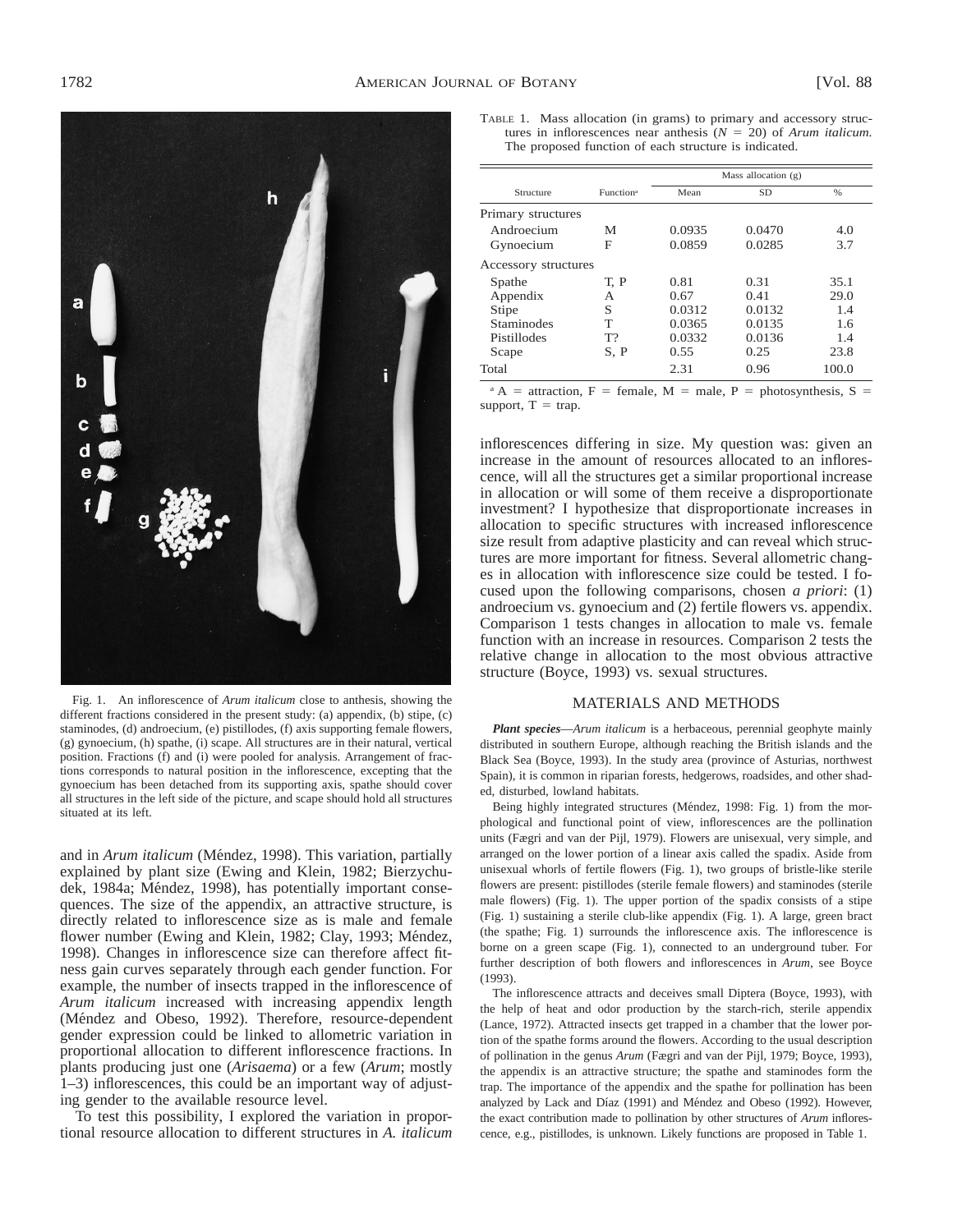TABLE 2. Slope of allometric relationships between inflorescence structures of *A. italicum* ( $N = 20$  in all comparisons). Percentage of variance explained by the regression  $(P < 0.001$  in all comparisons) and results of the *t* test performed to test departure of isometry (slope = 1) are also indicated.

| Comparison <sup>a</sup>      | Slope $\pm$ 1 SE  |      |          |         |
|------------------------------|-------------------|------|----------|---------|
| Gynoecium vs. androecium     | $0.508 \pm 0.109$ | 0.55 | $-4.514$ | ∶0.001  |
| Appendix vs. fertile flowers | $.900 \pm 0.243$  | 0.77 | 3.704    | < 0.001 |

<sup>a</sup> Variables were  $log_{10}$  transformed for analysis.

*Study site and variables measured*—Biomass allocation to different inflorescence structures was studied in a hedgerow population located at El Cristo, Oviedo (43°20′ N, 5°53′ W; 300 m above sea level). Twenty inflorescences, belonging to different single-inflorescenced plants, were collected between 28 March and 8 April 1995. To insure full development of structures, inflorescences were chosen that were within 3 d of anthesis. The following structures were considered: androecium and gynoecium (primary structures; Table 1, Fig. 1), and spathe, scape, appendix, stipe, staminodes, and pistillodes (accessory structures; Table 1, Fig. 1). This partition allows direct comparison with the data of Lovett Doust and Cavers (1982a). For staminodes, pistillodes, and androecium, the spongy axis to which flowers are attached was included in the respective fractions (Fig. 1). This could overestimate mass allocated to sterile flowers but it made a small contribution to androecium mass. For the gynoecium, however, female flowers were considered independently from the axis to which they are attached (Fig. 1); this axis is a continuation of the scape fraction, with which it was pooled. Structures were ovendried at  $60^{\circ}$ C for a week and weighed to the nearest 0.01 g (spathe, scape, and appendix) or 0.0001 g (remaining structures). Biomass was chosen as allocation currency because it can be considered as an integral measure of allocation (Bazzaz and Ackerly, 1992) and to make data comparable with those of Lovett Doust and Cavers (1982a). Notwithstanding, it must be kept in mind that using nitrogen or other limiting nutrient as currency could reveal contrasting patterns with respect to those based on biomass allocation (e.g., Ashman and Baker, 1992).

*Statistical analyses*—Differences in average mass allocation to androecium and gynoecium within inflorescences were tested by means of a *t* test for paired samples. Normality of the difference among pairs of values was previously tested (Zar, 1999).

The study of allometric variation in biomass allocation to different structures within an inflorescence remains problematic. ANCOVAs based on regression of pairs of variables against total inflorescence mass are flawed because of autocorrelation problems. Direct regression of pairs of variables against each other, a common practice in allometry studies (LaBarbera, 1989), is preferable (see Koelewijn and Hunscheid, 2000, for a similar approach). This approach was possible due to the high correlation between each structure mass and total inflorescence mass ( $r \ge 0.72$ ;  $P \le 0.0003$ ). Prior to regression, pairs of variables were  $log_{10}$  transformed. If allocation remains unchanged with increased inflorescence size, the expected slope of the regression line on log-transformed values is 1, indicating isometry. Departures from this expected isometric slope value indicate preferential allocation to one of the structures compared. Departures from a slope value of 1 were tested by means of a *t* test (Sokal and Rohlf, 1981). Reduced major axis regression (Green, 1999) produced similar results and will not be presented here.

#### RESULTS

In inflorescences close to anthesis,  $>90\%$  of inflorescence biomass was allocated to accessory structures, mainly to those involved in pollinator attraction and capture (Table 1). Almost 60% of biomass were allocated to green, potentially photosynthetic structures (Table 1). No significant difference was found between biomass allocated to androecium or gynoecium  $(t_{19} = 1.13, P = 0.273;$  Table 1).

The slope of the allometric relationship between gynoecium and androecium was significantly lower than 1 (Table 2), i.e., an increase in inflorescence mass involved a disproportionate

allocation to androecium vs. gynoecium. The slope of the allometric relationship between appendix and fertile flowers was significantly greater than 1 (Table 2), indicating a disproportionate allocation to the appendix in larger inflorescences.

### DISCUSSION

*Sexual mass allocation in Arum italicum and in Arisaema*—*Accessory structures*—As in many outcrossing species (Cruden and Lyon, 1985), sexual mass allocation at flowering was biased towards accessory structures in *Arum italicum* (present study) and *Arisaema dracontium* (Lovett Doust and Cavers, 1982a). As proposed by Lloyd (1984) for species producing mostly a single inflorescence, there are large fixed costs in *A. italicum* and in *Arisaema dracontium.* These fixed costs include the scape, the spathe, and the appendix and are related to the complex inflorescence architecture and the pollination mechanism. Allocation patterns to accessory structures differed in both aroid species in a way consistent with the predictions of the models, as summarized in the introduction (Charlesworth and Charlesworth, 1987; Frank, 1987; Charlesworth and Morgan, 1991). Combined mass of spathe and appendix, the two structures most obviously related to pollinator attraction and capture, comprised  $>60\%$  of total inflorescence mass in the monoecious *A. italicum.* By contrast, almost 70% mass allocation in the sex-labile *Arisaema dracontium* was to the scape (Lovett Doust and Cavers, 1982a), a unilateral fixed cost (Kakehashi and Harada, 1987).

The relationship between allocation to different inflorescence structures and fitness is unknown for *Arisaema.* Some information exists, however, for the relationship between absolute structure size and fitness in *A. italicum*. Méndez and Obeso (1992) showed that number of insects trapped in the inflorescences increased with increasing appendix length, which is related to appendix mass. Although it has been assumed that attractive structures in general mainly increase male fitness (Stanton, Snow, and Handel, 1986), a longer appendix was also related to increased fruit initiation (Méndez and Díaz, in press). In addition, correlation between the appendix length and functional gender from data in Méndez (1998) was not significant ( $P = 0.455$ ), indicating that relative male and female success was not dependent on appendix length. Therefore, the disproportionate allocation to appendix with increasing inflorescence mass in *A. italicum* supports the idea that attractive structures are important for absolute fitness in this species and not a mere result of developmental or architectural constraints. Some evidence of the importance of accessory structures for fitness exists for other monoecious aroids. In *Dieffenbachia longispatha,* male and female reproductive success were positively related to inflorescence size, but not to male or female flower number (Young, 1990). In *Philodendron solimoesense,* the amount of floral visitors increased with an increasing length of the middle, sterile portion of the spadix (Gibernau et al., 1999).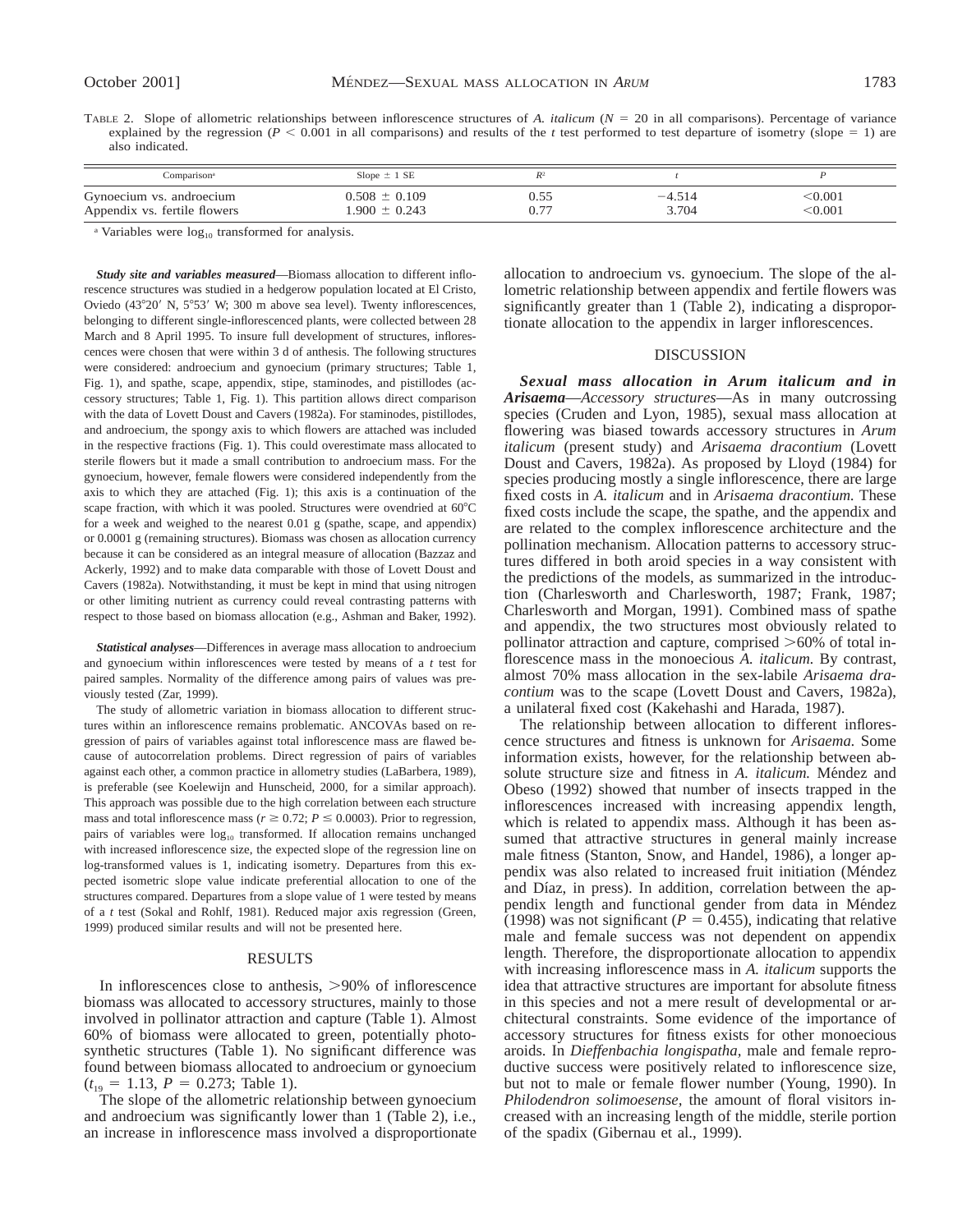The fitness benefit of increased allocation to attraction assumes pollen limitation (Charlesworth and Charlesworth, 1987). This has been shown for *Arum maculatum* (Ollerton and Díaz, 1999) but only indirect evidence exists for *A*. *italicum* (Méndez, 1998; Méndez and Díaz, in press). However, pollen limitation is present also in *Arisaema triphyllum* (Bierzychudek, 1981). In fact, Lloyd and Bawa (1984) argue that pollen limitation can limit male, but not female, fitness in *Arisaema* beyond a certain inflorescence size, but the hypothesis has not been tested. Information about the influence of appendix size on pollinator attraction and reproductive success is much needed for *Arisaema* species. The large interspecific variation present in appendix length in this genus (Vogel and Martens, 2000) should also be studied in the context of sexual lability and sexual allocation.

An alternative explanation for the contrasting allocation patterns in *A. italicum* and *Arisaema* is that costs, rather than benefits, are different. However, building costs of attractive structures seem to be higher in *Arum* than in *Arisaema. Arisaema* appendices are not thermogenic (Vogel and Martens, 2000) and lack the starchy storage tissue typical from *Arum* (Lance, 1972). Photosynthetic abilities of the spathe could be also lower in *Arisaema* than in *Arum* because of the presence of unpigmented stripes in the former, but this requires further investigation.

Data available for Japanese *Arisaema*s (Kinoshita, 1986) suggest that the slope of increase in scape mass with pseudostem diameter was higher in females than in males in three out of four species. As long as inflorescence mass is related to plant size (which is not reported by Kinoshita, 1986 but is known for other *Arisaema*; Bierzychudek, 1984a), this means that allocation to scape in females increases disproportionately with inflorescence size compared to males. Reanalysis of Kinoshita's data would clarify this point, which is consistent with high unilateral costs in *Arisaema.*

Primary structures—Méndez (1998) found no relationship between inflorescence or plant size and floral sex ratio in *A. italicum.* Male and female flower number were weakly related to both inflorescence and plant size (Méndez, 1998). Furthermore, male and female flower number increased at a similar rate with increases in inflorescence size (Méndez, 1998). However, the present study showed that an increase in inflorescence mass involved a disproportionately greater increase in mass allocation to male, compared to female, flowers. These differences between mass- and number-based phenotypic gender measures probably reflect that an increase in inflorescence size entails an increase in flower size, rather than in number. Similar weak relationships between flower number and plant size have been found for *Arisaema triphyllum* (Bierzychudek, 1984a) and *A. dracontium* (Clay, 1993).

An increase in male investment with inflorescence size is interesting for several reasons. First, it shows that average allocation to primary structures, usually reported in sexual allocation studies at a flower level (Cruden and Lyon, 1985), can give only a partial picture of gender allocation. This is also illustrated by the results of Koelewijn and Hunscheid (2000) in *Plantago coronopus.* An allometric change in the investment was also present, in this case the bias being towards female gender. Second, this change goes in the opposite direction than expected according to the size-advantage hypothesis (Klinkhamer, de Jong, and Metz, 1997) and with the pattern of change in *Arisaema dracontium* (Lovett Doust and Cavers, 1982a; Clay, 1993). This allometric change in phenotypic gender in *A. italicum* was not related to an increased functional maleness, however (correlation between spathe length and functional gender from data in Méndez [1998] was not significant).

*Plant vs. flower level of analysis*—The inflorescence level studied in this paper complements the traditional treatment of gender change considering whole plants. First, inflorescence size is related to plant size in *Arum italicum* (Méndez, 1998) and *Arisaema triphyllum* (Bierzychudek, 1984a). Second, patterns at both levels are consistent. This is especially true for *Arisaema*s, which produce a single inflorescence. Pattern of gender adjustment is slightly more complicated in *Arum italicum,* due to the ability to produce several inflorescences (Méndez, 1998). Despite this, in multi-inflorescenced plants, the last-produced (and smaller) inflorescence showed a female-biased floral ratio compared to the first and larger one (Méndez, 1998). This was considered to be independent of allometric effects (Méndez, 1998) but this claim needs to be reconsidered. Analysis of residuals of regressions against inflorescence size by means of paired  $t$  test in Méndez (1998: Table 4) are flawed. *t* tests compare means and the average of regression residuals is always zero, preventing such analysis. Tests in Méndez (1998) did not yield that conclusion due to inappropriate treatment of missing data. Thus, changes in inflorescence size are the most likely reason for changes in gender expression between inflorescences.

In conclusion, patterns of mass allocation to inflorescence structures in monoecious and sex-labile Araceae were consistent with model predictions. Generality of the trends found in this paper must be confirmed by the study of other species, the use of other allocation currencies, and the calculation of fitness gain curves for different inflorescence structures.

NOTE ADDED IN PROOF: There is a study of sex allocation at an inflorescence level in *Arisaema urashima* Hara (Takasu, 1987. *Plant Species Biology* 2: 29–56) I was not aware of. Biomass allocation to different inflorescence structures, as retrieved from Fig. 12, 2 Apr, in Takasu (1987), was as follows: 10–14.3% to primary structures, 52.9–38.6% to scape, 12.8–22.8% to appendix, 18.6–20% to spathe and 5.7– 4.3% to spadix (in all fractions, data for female inflorescences precede those for male ones). Although less extreme that in *Arisaema dracontium,* allocation to scape in *Arisaema urashima* exceedes from that in *A. italicum,* while allocation to attractive structures is below 50%. Pooling the fraction ''spadix'' with either the scape or the attractive structures does not alter these conclusions. Consistency of Takasu's data with the pattern described in the present paper is remarkable because *Arisaema urashima* has a long, filamentous appendix which could have tilted the proportional allocation towards attractive structures.

#### LITERATURE CITED

- ASHMAN, T.-L., AND I. BAKER. 1992. Variation in floral sex allocation with time of season and currency. *Ecology* 73: 1237–1243.
- BAZZAZ, F. A., AND D. D. ACKERLY. 1992. Reproductive allocation and reproductive effort in plants. *In* M. Fenner [ed.], Seeds: the ecology of regeneration in plant communities, 1–26. CAB, Wallingford, UK.
- BIERZYCHUDEK, P. 1981. Pollinator limitation of plant reproductive effort. *American Naturalist* 117: 838–840.
- BIERZYCHUDEK, P. 1984a. Assessing ''optimal'' life histories in a fluctuating environment: the evolution of sex-changing by jack-in-the-pulpit. *American Naturalist* 123: 829–840.